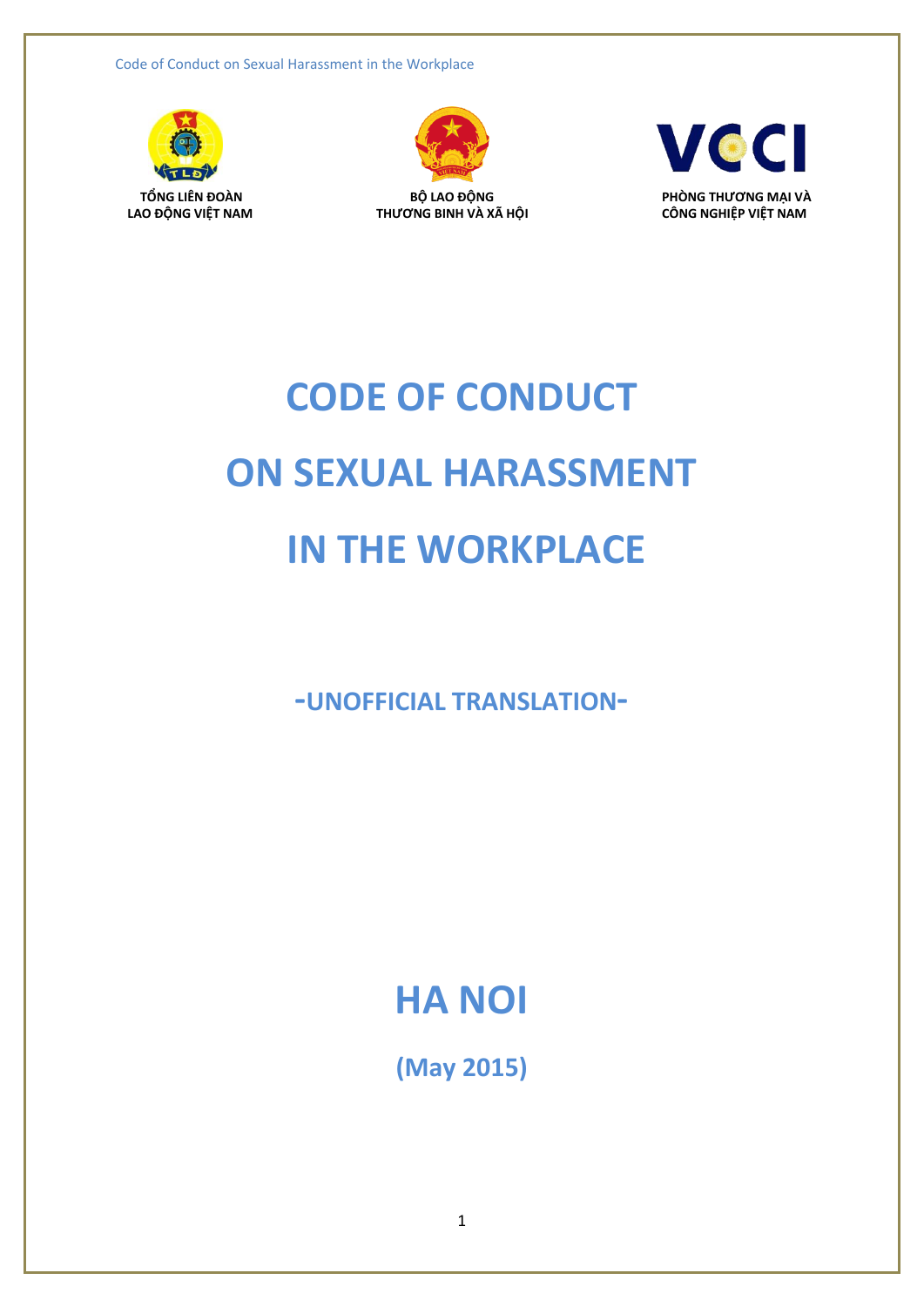## **INTRODUCTION**

Sexual harassment in the workplace is a form of sex discrimination which negatively affects the working environment, undermines gender equality at work, creates unfair practices in employment, and adversely impacts the dignity and well-being of workers. It creates psychological anxiety and stress for victims and if ignored, can result in high costs for companies through loss of productivity, low worker morale, absenteeism, and staff turnover.

To lay the legal groundwork for a safe and healthy work environment, the 2012 Labour Code stipulates that sexual harassment is prohibited in the workplace. It also includes some relevant regulations which for example give employees who are victims of sexual harassment the right to unilaterally terminate their labour contract. In spite of this, the current legal framework remains too general, lacks definitions and specific indicators to determine what type of behaviour constitutes sexual harassment. In practice it is therefore difficult to prevent and address sexual harassment and cope with violations.

In order to implement the laws and combat against sexual harassment, the Industrial Relations Committee, which is chaired by the Ministry of Labour, Invalids and Social Affairs and includes the Viet Nam General Confederation of Labour and the Viet Nam Chamber of Commerce and Industry, have jointly developed this Code of Conduct on Sexual Harassment in the Workplace, hereinafter referred to as "the Code".

This Code aims to help employers (agencies, organizations, companies, etc.) and workers to develop their own policy or regulation (or integrate this content into their existing policies and regulations), for preventing and addressing sexual harassment, and to promote healthy, safe, and productive workplaces.

In developing the Code, the Industrial Relations Committee received valuable support of the International Labour Organization (ILO) and comments from relevant ministries and authorities. We would like to express sincere thanks to all organizations and individuals who helped with this Code.

| <b>VIET NAM CHAMBER OF</b><br><b>COMMERCE AND</b><br><b>INDUSTRY</b> | VIET NAM GENERAL<br><b>CONFEDERATION OF</b><br><b>LABOUR</b> | <b>MINISTRY OF LABOUR,</b><br><b>INVALIDS AND SOCIAL</b><br><b>AFFAIRS</b> |
|----------------------------------------------------------------------|--------------------------------------------------------------|----------------------------------------------------------------------------|
| <b>Hoàng Quang Phòng</b>                                             | Mai Đức Chính                                                | <b>Pham Minh Huân</b>                                                      |
| <b>Vice President</b>                                                | <b>Vice Chairman</b>                                         | <b>Vice Minister</b>                                                       |

**INDUSTRIAL RELATIONS COMMITTEE**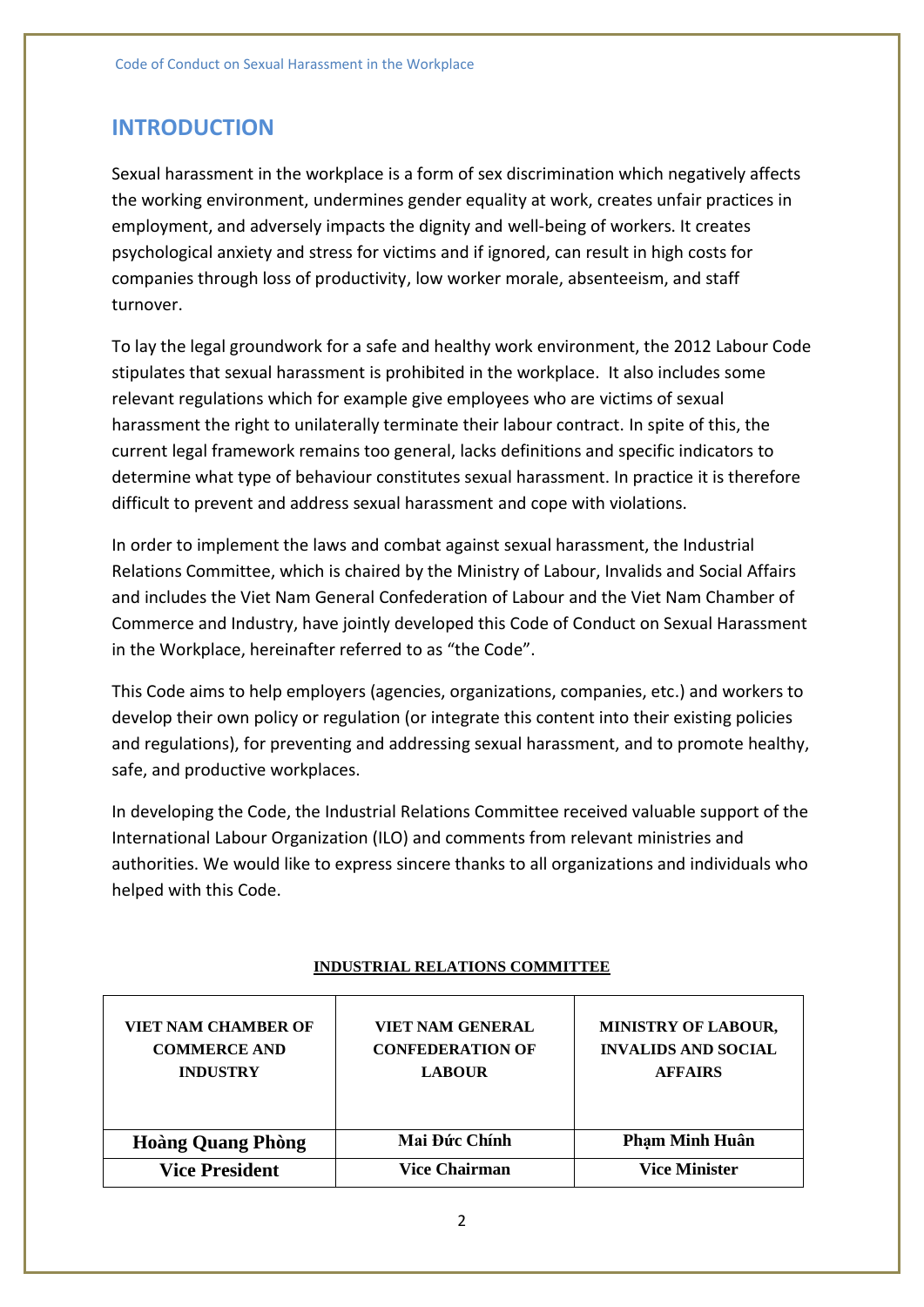## **I. OBJECTIVE**

The Code provides practical guidance to employers, employers' organizations, workers and trade unions on the implementation of regulations to effectively prevent and address sexual harassment in the workplace in accordance with the Labour Code. It also recommends the development, implementation and monitoring of a workplace policy on sexual harassment to promote safe and healthy workplaces, where all workers, irrespective of sex or status, are treated with fairness, dignity and respect.

# II. **SCOPE AND COVERAGE**

The Code applies to all companies, including enterprises and factories, in both the public and private sectors, regardless of size. Small companies may need to adapt some of the practical content identified in the Code to fit their operational structures, but adaptations should always be consistent with the general principles of the Code.

The term "*workplace*" in the Code refers not only to the specific location where work is being performed, such as an office or factory, but also to locations where work-related business may be conducted. These could include, but are not limited to:

- Work related social activities, such a reception organized by the enterprise for staff or clients, etc.;
- Conferences and training sessions;
- Official business travel;
- Business meals;
- Work related telephone conversations; and
- Work related communications through electronic media.

# **III. DEFINITIONS, IDENTIFICATION AND FORMS OF SEXUAL HARASSMENT**

#### **1. WHAT IS SEXUAL HARASSMENT**

"*Sexual harassment*" is defined as *any behaviour of a sexual nature that affects the dignity of women and men, which is considered as unwanted, unacceptable, inappropriate and offensive to the recipient, and that creates an intimidating, hostile, unstable or offensive work environment*.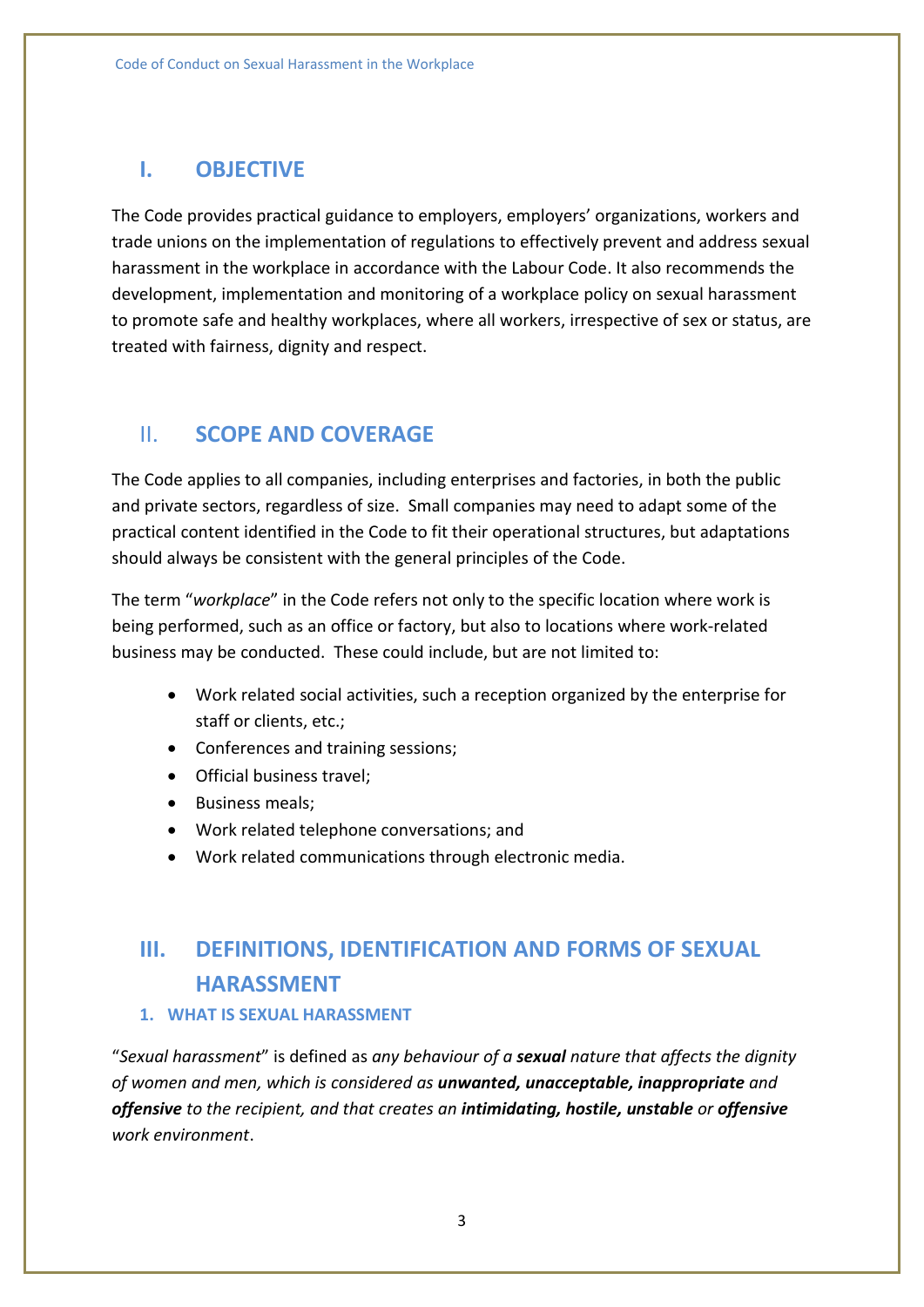*"Quid pro quo" (this for that)* sexual harassment is committed when an employer, supervisor, manager or co-worker, undertakes or attempts to influence the process of recruitment, promotion, training, discipline, dismissal, salary increment or other benefit of an existing staff member or job applicant, in exchange for sexual favours.

The worst forms of sexual harassment are criminal acts such as sexual assault or rape, which are covered under the Penal Code.

#### **2. WHAT IS NOT SEXUAL HARASSMENT**

Occasional compliments that are socially and culturally acceptable and appropriate are not considered sexual harassment. Any interaction of a sexual nature which is consensual (except for those prohibited by the law such as sexual intercourse with children), welcome or reciprocated is not considered sexual harassment.

#### **3. FORMS OF SEXUAL HARASSMENT**

Sexual harassment in the workplace can be physical, verbal or non-verbal, and include the major forms as follows:

(a) **Physical** forms of sexual harassment such as any unwanted contact, ranging from intentionally touching, caressing, pinching, hugging or kissing to sexual assault or rape.

(b) **Verbal** forms of sexual harassment include socially and culturally inappropriate and unwelcome comments with sexual overtones such as sexually suggestive jokes or comments about a person's dress or body, made in their presence or directed toward them. They also include persistent proposals and unwelcome requests or persistent personal invitations to go out.

(c) **Non-verbal** forms of sexual harassment include unwelcome gestures, suggestive body language, indecent exposure, lascivious looks, repeated winks, and gestures with fingers. It also includes the unwelcome display of pornographic materials, sexually explicit pictures and objects, screen savers or posters as well as sexually explicit e-mails, notes or SMS messages.

# **IV. ROLES AND RESPONSIBILITIES**

#### **1. EMPLOYERS**

It is the role and responsibility of every employer, regardless of the size of his/her company, to create and maintain a working environment which is free from sexual harassment.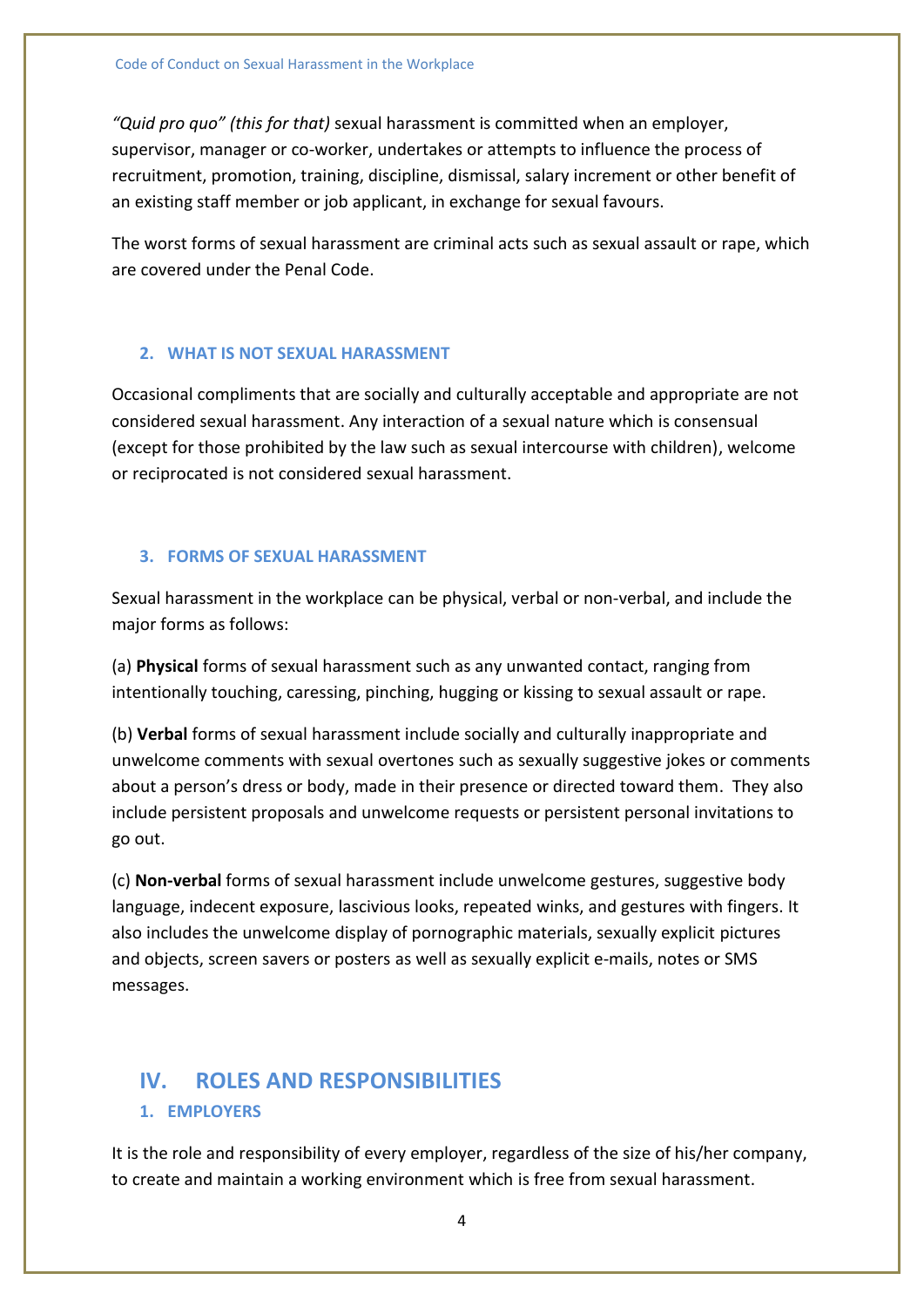Employers should respond promptly to any accusation of sexual harassment, ensuring that alleged victims do not have fear of reprisals or feel that their grievances are being ignored or trivialised.

In order to effectively prevent sexual harassment at the workplace every employer should adopt, promote, implement and monitor a policy on sexual harassment within workplace regulations, collective agreement or other legal regulations of the company.

The policy should be jointly developed with the trade union to ensure its effective implementation.

#### **2. WORKERS**

All workers, regardless of their sex, age, position, type of contract or status, have a responsibility to ensure that the workplace is free from sexual harassment, to discourage and report unacceptable behaviour and to comply with the company's sexual harassment policy.

#### **3. TRADE UNIONS**

Trade unions have the responsibility to participate in the development and implementation of a company's sexual harassment policy and ensure that issues related to sexual harassment in the workplace are negotiated in a fair and transparent manner. They should also provide information, advice and representation to workers who have been sexually harassed, as well as to workers against whom allegations of sexual harassment have been made, and include such information on sexual harassment in their regular education and training programmes.

#### **4. EMPLOYERS ORGANIZATIONS**

Employers' organizations should ensure that information on sexual harassment is included in their staff orientation, education and training programmes.

#### **5. LABOUR INSPECTORS**

Labour inspectors need to carefully review company records and practices with the aim of detecting and appropriately responding to allegations of sexual harassment. It is important for labour inspectors to take the lead in investigating not only allegations of physical sexual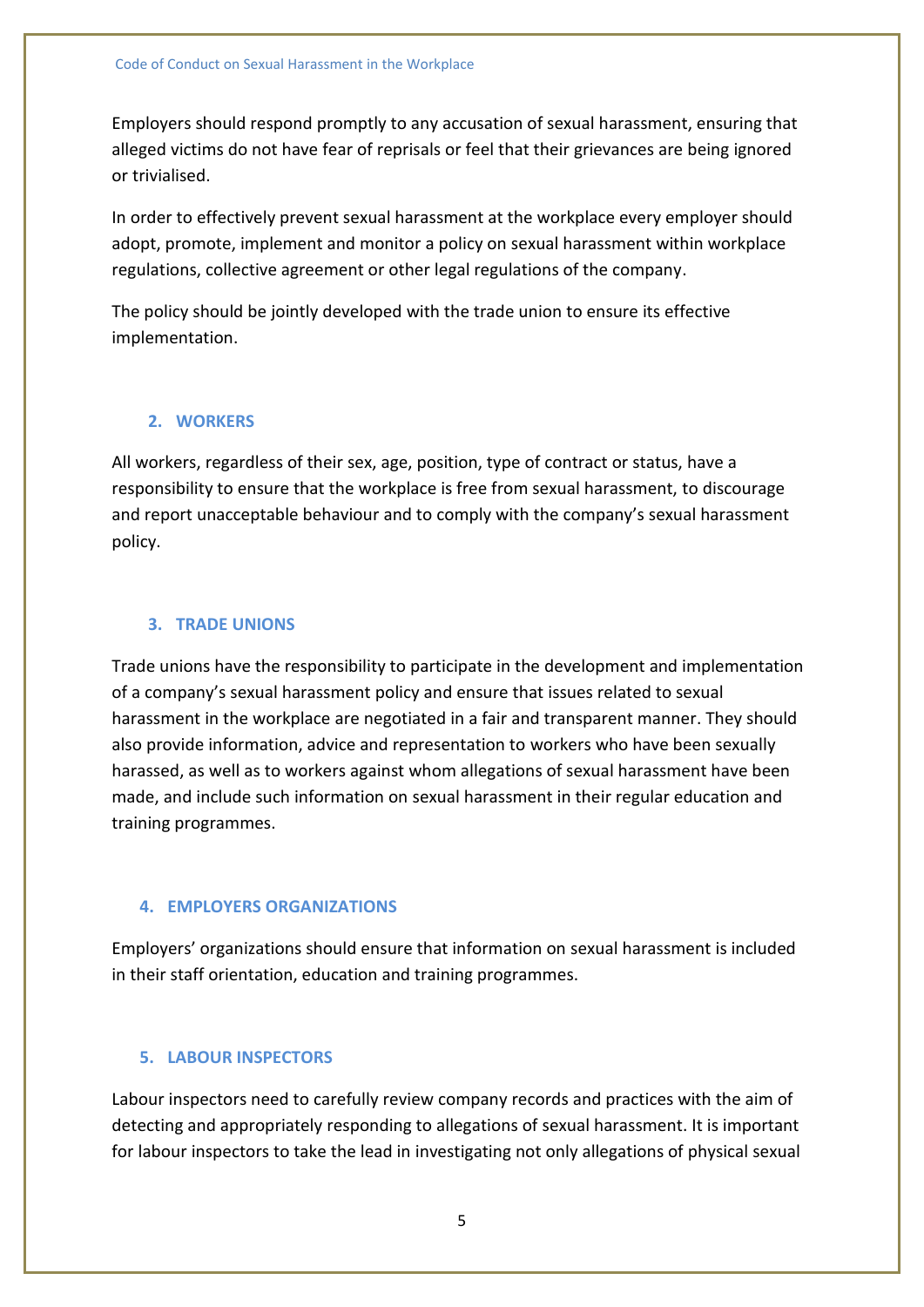harassment, but any relevant conduct (verbal or non-verbal) which was reported as unwelcome, unwanted or offensive.

Both male and female labour inspectors should receive specialized training to enable them to detect situations and handle complaints of sexual harassment because in general female victims of sexual harassment feel more comfortable discussing their situation with female inspectors rather than male inspectors.

# **V. RECOMMENDATIONS ON PROCEDURES RELEVANT TO SEXUAL HARASSMENT IN THE WORKPLACE**

#### **1. COMPANY POLICY ON SEXUAL HARASSMENT**

A company policy on sexual harassment should generally be stand-alone. In the case of smaller companies, however, it might be appropriate to link it to the company's policy on equality and non-discrimination. It should be written in simple, direct language and should be easily understandable to all workplace participants, including illiterate workers. A policy should include the following key elements:

- Prohibition of sexual harassment in the workplace;
- A clear definition of sexual harassment;
- A clear and easy-to-understand complaints/grievance procedure;
- Disciplinary rules against the harasser and against anyone who makes a false accusation; and
- Protective and remedial measures for the victim.

#### Commitment against sexual harassment at the workplace

The policy statement against sexual harassment at the workplace should be articulated by top management to ensure acceptance and compliance by all workers including supervisors and managers. It should clearly indicate (a) the company's commitment to ensuring a workplace free from sexual harassment; (b) that sexual harassment will not be tolerated under any circumstances; (c) that swift disciplinary action will be taken against any male of female staff member found to be in breach of the policy; and (d) that supervisors and managers have a duty both to implement the policy and demonstrate leadership by example.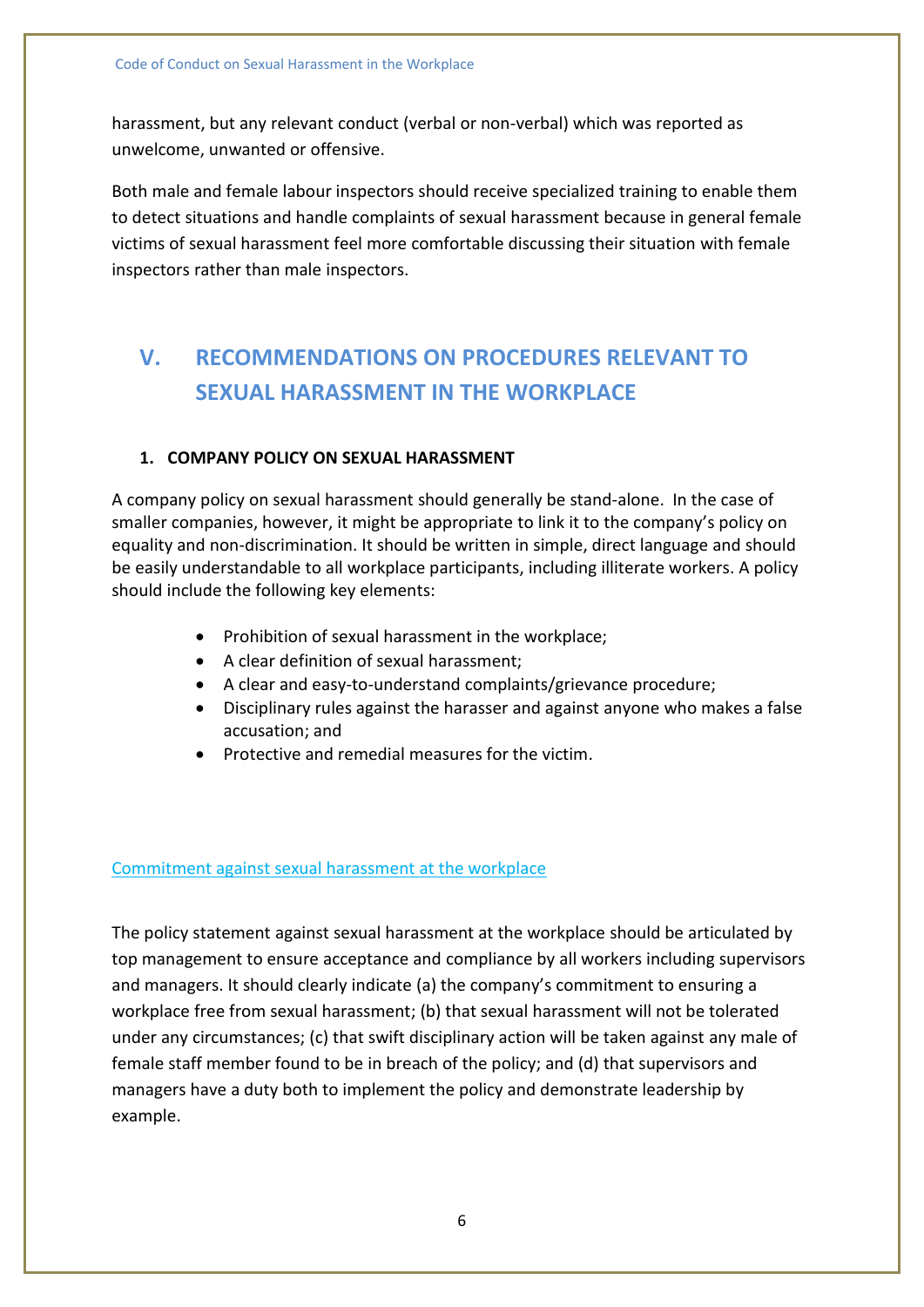#### The definition

A detailed definition should be included to ensure that all staff – workers, supervisors and managers - understands what constitutes sexual harassment. The most important element to be emphasized is that sexual harassment is unwelcome behaviour of a sexual nature. A list (which could be non-exhaustive) of examples should be provided. It should also be made clear that any interaction which is consensual, welcome and reciprocated (except for those prohibited by the laws) is not sexual harassment.

#### Complaints/grievance procedures

The complaints procedure should be clearly explained using simple language. If necessary, it should be made available in suitable formats for those who are unable to read the language. The procedure should ensure that any worker wishing to make a complaint has no doubt about what to do and whom to approach. The procedure should be appropriate for the company's size and structure. If necessary, an existing procedure addressing other types of work-related grievances may be used or adapted for this purpose.

It is recommended that both informal and formal grievance mechanisms be offered.

**Detailed information on these procedures is provided at Annex 1**.

#### The penalties and compensation

The company policy on sexual harassment should clearly indicate the disciplinary action to be expected in the case of non-compliance. Depending on the severity of the case, consequences can range from an apology to the victim or disciplinary warning to counselling, transfer, demotion or dismissal; such disciplinary action should be included in the company's regulations. It should be clear that immediate disciplinary action will be taken against anyone who victimises or retaliates against a person who has complained of sexual harassment.

If a victim of sexual harassment has suffered damages, such as a demotion or denial of a promotion, as a consequence of the harassment, it is appropriate that this person be compensated appropriately. The victim should also be compensated for any monetary loss arising out of a denial of employment-related benefits which were rightfully due to him/her.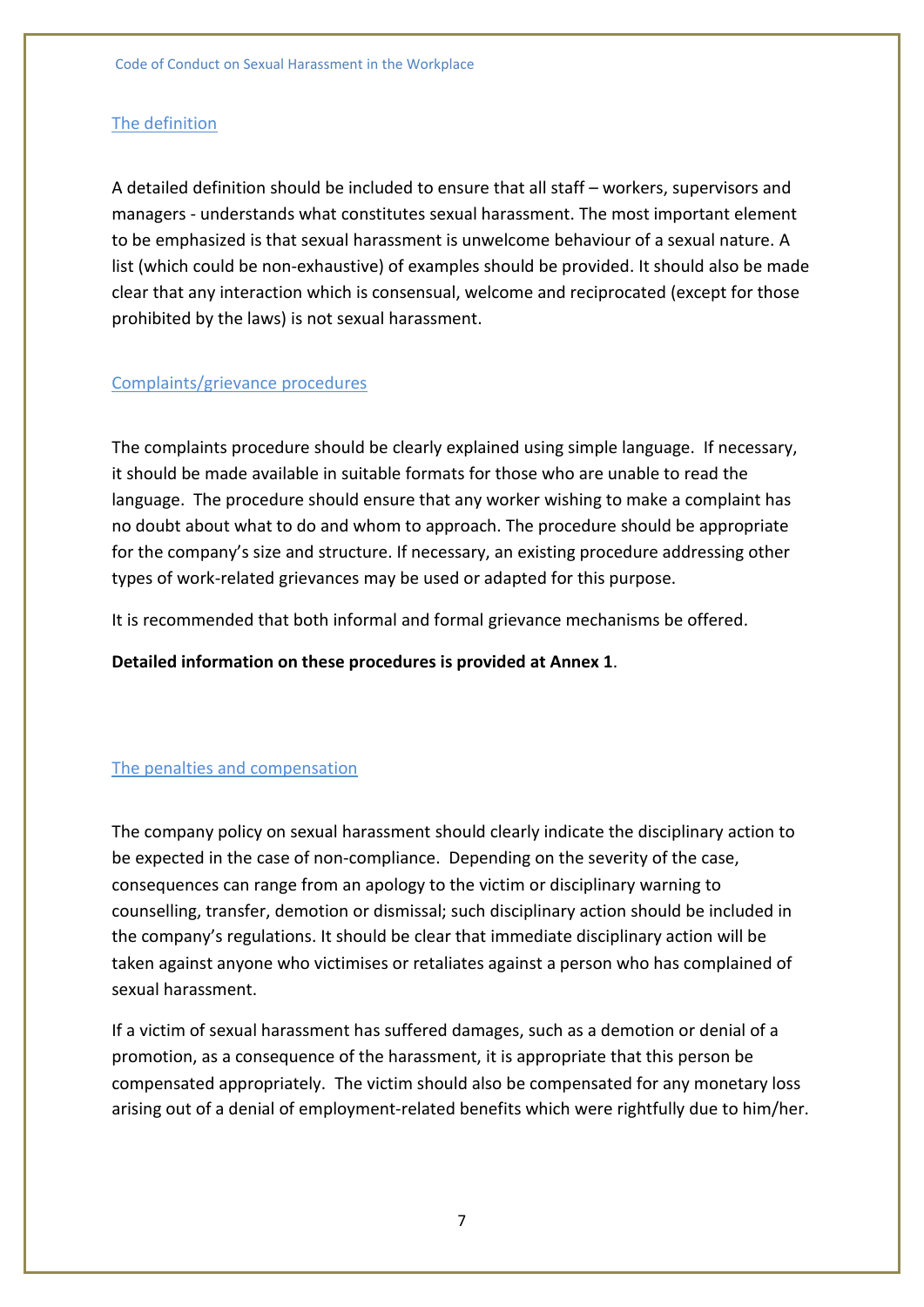Non-staff members, such as clients or contractors should also be informed that if a complaint against them is rightfully upheld, it could result in termination of a contract, suspension of service or business cooperation.

#### Other measures

The company policy on sexual harassment should propose measures which will ensure maximum confidentiality for all parties concerned, both at the time of reporting and while the complaint is being investigated. It should be made clear that staff members will not be victimised or subject to sanctions for (a) making a complaint in good faith; (b) giving evidence in proceedings; or (c) giving notice of intention to do so. It should also be made clear that in the course of investigating a complaint the employer will make no assumptions about the guilt or innocence of the alleged harasser.

# **VI. RECOMMENDATIONS ON COMMUNICATING AND IMPLEMENTING THE POLICY ON SEXUAL HARASSMENT IN THE WORKPLACE**

Implementation of the company regulations on sexual harassment should be carefully monitored by preparing annual reports on the number and type of complaints that were raised and the manner in which they were resolved.

This information should be immediately analysed and appropriate revisions made to the policy if necessary.

#### **1. COMMUNICATING THE POLICY**

The policy on sexual harassment and its specific contents should be effectively communicated to all staff members, including managers, supervisors, workers, customers, clients, contractors, and any other business contacts, including those who supply and receive goods and services. Special efforts should be made for workers in remote areas.

Effective means of communicating the policy include through newsletters, training manuals, training courses, leaflets, websites, e-mails and displaying anti-sexual harassment posters on notice boards in shared work areas. Verbal communication of the policy is particularly important in workplaces where staff may be illiterate.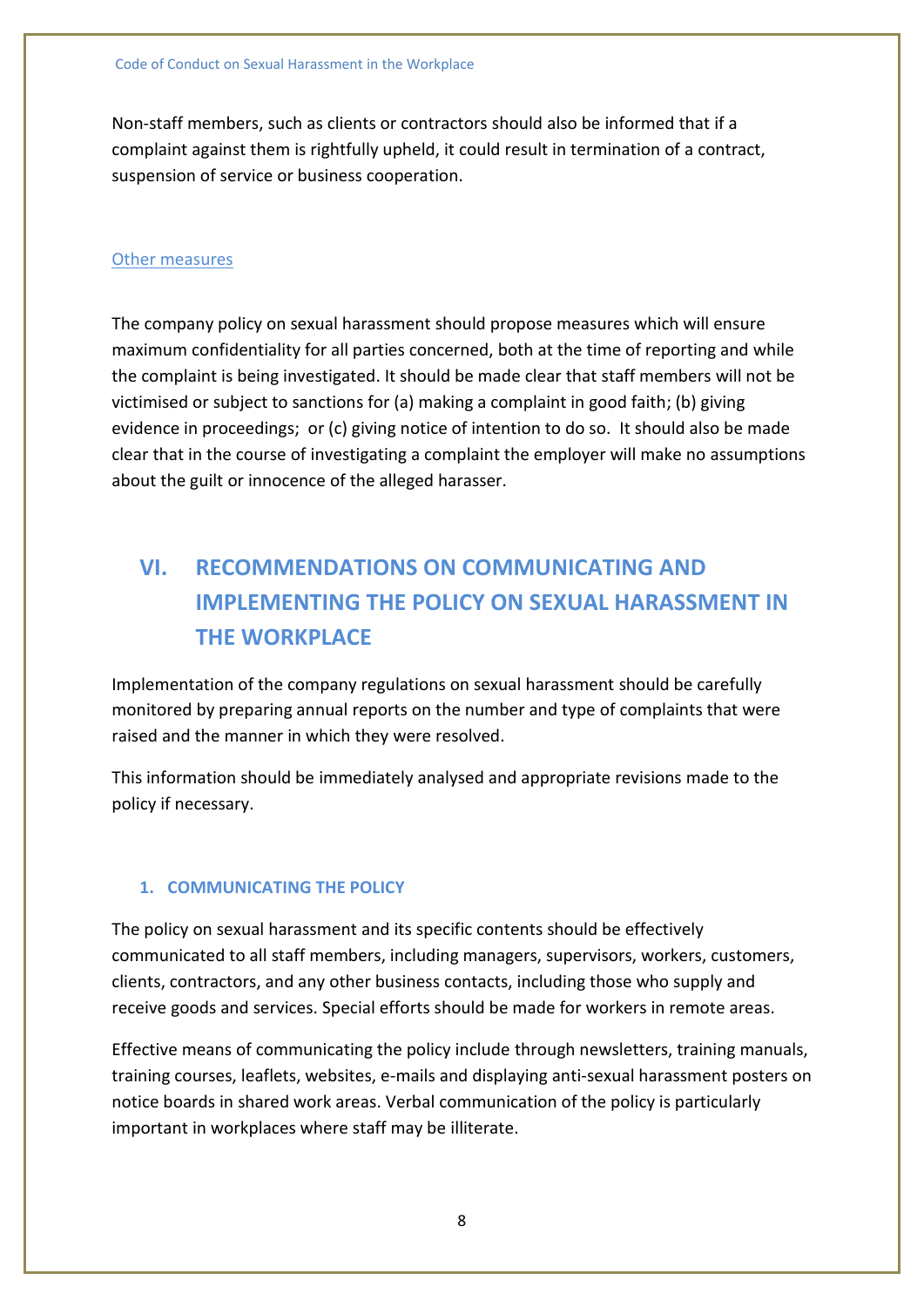#### **USEFUL TIPS FOR EMPLOYERS**

- The policy on sexual harassment should be officially launched at a full staff meeting.
- The policy should be endorsed by the chief executive officer or a senior management representative emphasizing that all staff are required to comply with it.
- The policy should be distributed to and signed by all staff, acknowledging that they have received and understood it.
- The policy should be placed on the company's website and intranet.
- The policy should be included in induction manuals for new staff.
- The policy should be displayed on notice boards.

#### **2. GOOD PRACTICES**

#### **REGULAR TRAINING**

Regular training sessions on sexual harassment should be conducted for all staff members, including managers, supervisors and workers. The purpose of this training is to: (a) raise awareness of what constitutes sexual harassment; (b) provide details of the company's sexual harassment policy; and (c) provide updates on any changes which may have been made to it. Regular refresher training is recommended.

Managers and supervisors should also be specifically trained to distinguish between appropriate and inappropriate behaviour, in order to effectively carry out their role in ensuring that the workplace is free from sexual harassment.

Those identified in the policy as having responsibility for handling complaints should receive special in-depth training on how to prevent and address sexual harassment.

Depending on the type of training being conducted, and the number of staff members involved, sessions may vary from a few hours to an entire day.

#### **CONFIDENTIALITY**

Employers should take every measure to ensure that sexual harassment complaints are investigated and handled in a confidential manner without exposing the identities of the parties involved. Only the persons specifically appointed by the employer are entitled to handle such cases; the complainant, his/her representative, the alleged harasser, his/her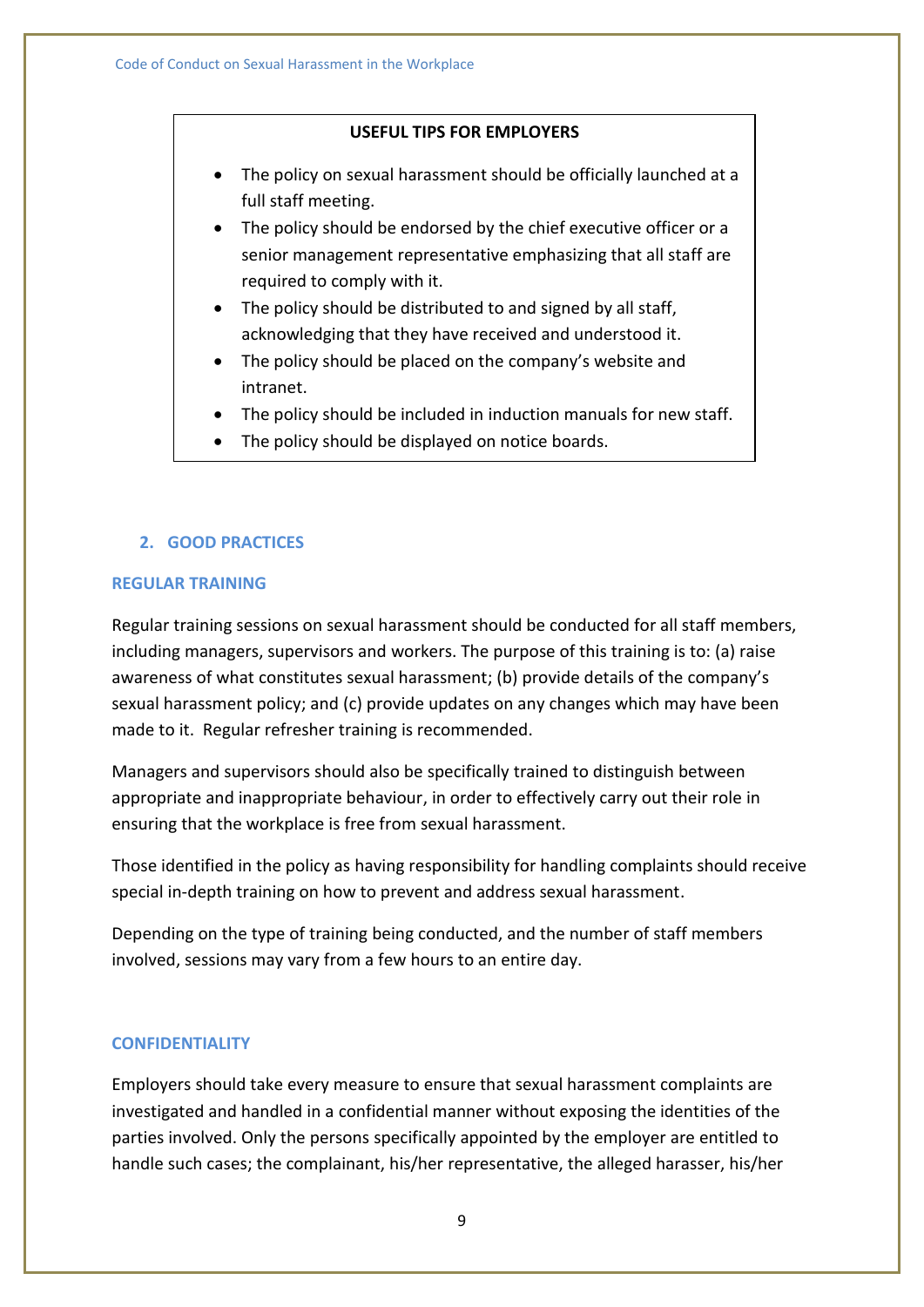representative, witnesses and interpreters (if required), are entitled to participate in the investigation process.

Employers should disclose any information requested in preparation for the disciplinary enquiry.

#### **EFFECTIVE MANAGEMENT MODELLING**

All managers and supervisors should demonstrate a strong commitment to the sexual harassment policy by modelling appropriate behaviour at all times and this should be regularly looked at by employers through performance reviews.

In addition, when appointing managers and supervisors, employers should ensure that the proposed candidates have a demonstrated understanding of and ability to handle sexual harassment matters, or should provide appropriate training to them prior to or immediately following the appointment.

#### **GOOD WORKPLACE MODELLING**

Employers should create and maintain a working environment which is free from sexual harassment. Effective ways of ensuring this include:

- The removal of offensive, pornography or sexually explicit materials from the workplace;
- Regular monitoring of the policy and procedures to deal with sexual harassment;
- Mixed (male/female) panels for job interviews; and
- Well-lit work areas equipped with an electronic monitoring system.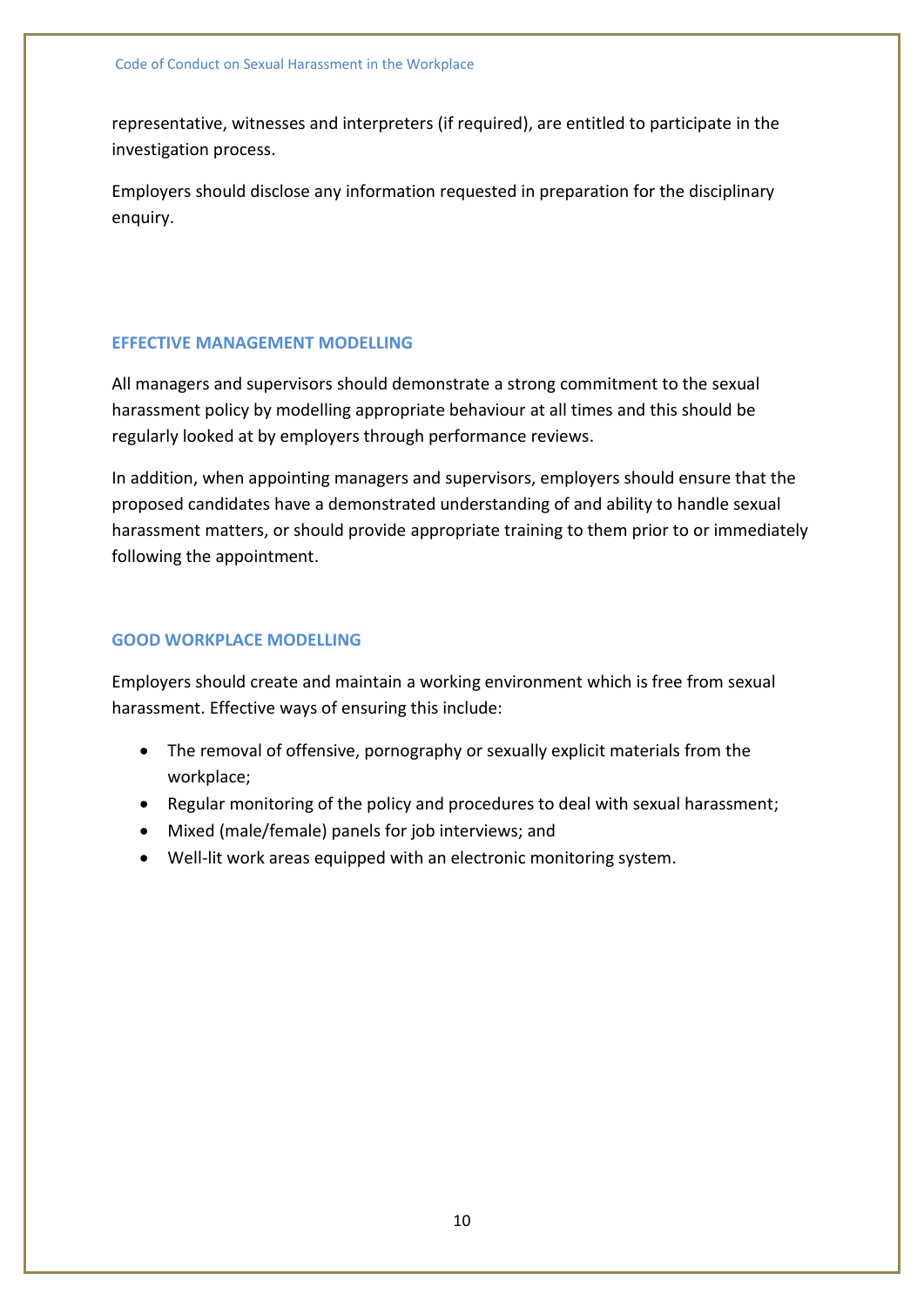#### **ANNEX 1 – GRIEVANCE PROCEDURES**

**Informal** processes include conciliation, mediation, counseling or other forms such as discussions in order to resolve complaints. The terms "conciliation" and "mediation" are sometimes used interchangeably, though in some countries, a distinction is made in terms of process, with a mediator making recommendations, and a conciliator facilitating dialogue between the parties but not making any recommendations. Informal action is usually appropriate when:

- The parties concerned are able to sustain the working relationship;
- The allegations are of a less serious nature and the complainant wants it to stop;

Informal ways of dealing with sexual harassment include the following:

- The complainant wants to deal with the situation him/herself but wishes to seeks advice on possible solutions;
- The complainant requests that the supervisor speak to the alleged harasser on their behalf. The supervisor privately conveys the complainant's concerns, reiterating the company's sexual harassment policy to the alleged harasser without assessing the merits of the case;
- A complaint is made, the alleged harasser admits the behavior, investigation is not required and the complaint is resolved through conciliation or at the request of the harasser;
- A supervisor or manager observes unacceptable conduct and takes independent action even though no complaint has been made.

Where both parties agree, conciliation or mediation can be used at any time during the process. For example, should the complainant initially decide on a formal process but during the process agree to mediation instead, the formal process could be suspended pending the outcome of the informal one. The role of the conciliator or mediator is not to impose an agreement but to help the parties reach a mutually acceptable agreement.

Conciliators and mediators therefore need to be knowledgeable about labour laws, equality and non-discrimination regulations, sexual harassment-related legislation, the terms of any collective agreement, the company's regulation or policy on sexual harassment. The conciliator or mediator must remain impartial throughout the complaints process. In most cases, conciliators and mediators have specialized training and come from outside the company. By using informal procedures, the complainant does not waive the right to go through the formal procedures or use procedures available under the law.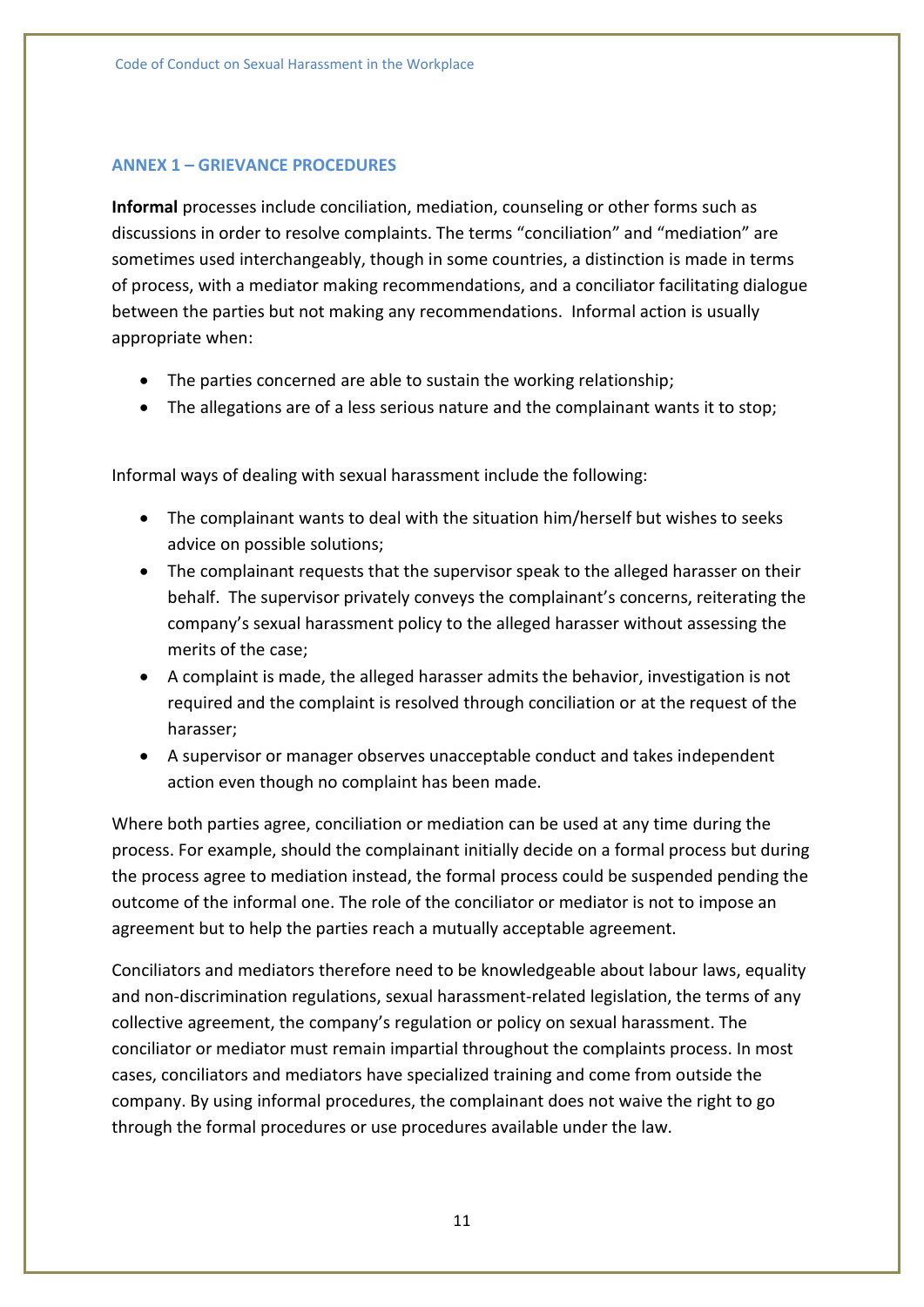If the informal approach has not provided a satisfactory outcome, if the case is of serious nature or if the behavior continues, it may be more appropriate to embark on a formal procedure.

**Formal** complaints are usually managed by the human resources department or an individual specifically appointed by the employer. If the complaint is against this department or specific individual working in this department, an independent external person should manage it. Complaints should be investigated and dealt with promptly. In the case of formal investigations, allegations must be in writing and signed by the complainant(s). Trade unions or staff representatives should also be able to submit complaints on behalf of one or more workers. The alleged harasser should receive a copy of the allegations and be given an opportunity to respond before the investigation begins.

A thorough investigation should:

- Include interviews with complainants, their witnesses, alleged harassers and their witnesses. It is good practice that interviewees be accompanied by a trusted colleague or trade union representative.
- Examine all relevant documents, records and personnel files if necessary;
- Provide a written summary of the full investigation to the complainant and the alleged harasser;
- Both parties should be given the opportunity to provide comments on the content of this summary before the full report is finalized;
- If the report is drafted by an independent investigator, the full report should be submitted to the person and/or department responsible for handling sexual harassment complaints. This report should include who was interviewed, what questions were asked, the investigator's conclusions, and what possible remedies, sanctions or other action may be appropriate.

Support from outside the company may be used if the complainant is not satisfied with the outcome of internal processes, or has grounds to lack confidence in them.

**Committees handling sexual harassment cases should include an equal representation of men and women to ensure that the perspectives of both women and men are taken into consideration. They also need to include representatives of both management and workers. Victims should be represented or accompanied by a representative of their choice to participate in the handling process.**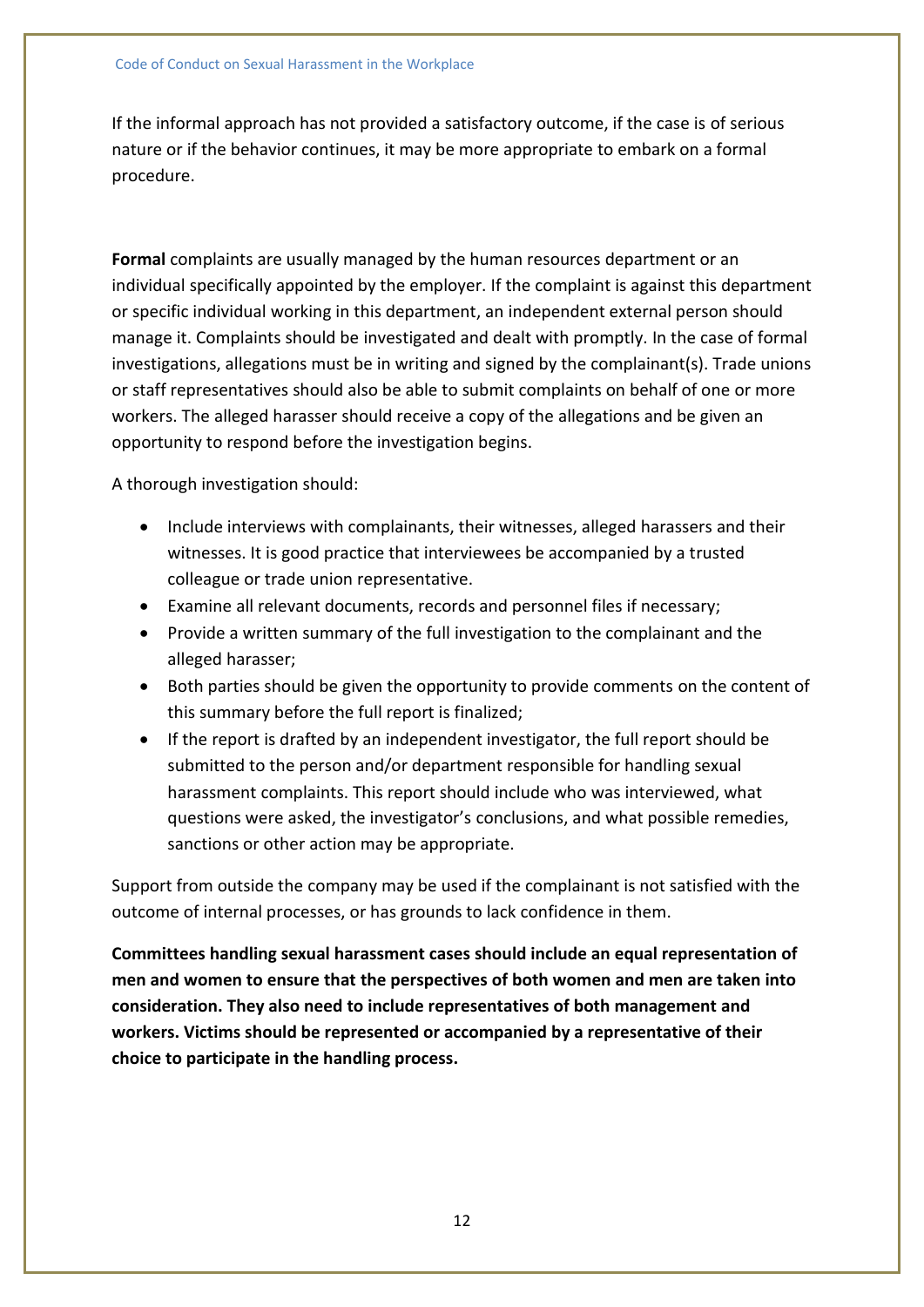#### **ANNEX 2 – SAMPLE COMPANY POLICY ON SEXUAL HARASSMENT**

(*NAME OF COMPANY/ORGANIZATION/AGENCY*) is committed to providing a healthy, effective work environment where sexual harassment is not accepted because it is against the law, against social ethics and will not be tolerated. (*NAME OF COMPANY/ORGANIZATION/AGENCY*) will implement this policy in accordance with the Code of Conduct on Sexual Harassment in the Workplace. When (*NAME OF COMPANY/ORGANIZATION/AGENCY*) determines that an allegation of sexual harassment is credible, it will take prompt and appropriate corrective action.

"*Sexual harassment*" is defined as *any behaviour of a sexual nature that affects the dignity of women and men, which is considered as unwanted, unacceptable, inappropriate and offensive to the recipient, and that creates an intimidating, hostile, unstable or offensive work environment*.

Sexual harassment in the workplace can be physical, verbal or non-verbal, and include the major forms as follows:

(a) **Physical** forms of sexual harassment such as any unwanted contact, ranging from intentionally touching, caressing, pinching, hugging or kissing to sexual assault or rape.

(b) **Verbal** forms of sexual harassment include socially and culturally inappropriate and unwelcome comments with sexual overtones such as sexually suggestive jokes or comments about a person's dress or body, made in their presence or directed toward them. They also include persistent proposals and unwelcome requests or persistent personal invitations to go out.

(c) **Non-verbal** forms of sexual harassment include unwelcome gestures, suggestive body language, indecent exposure, lascivious looks, repeated winks, and gestures with fingers. It also includes the unwelcome display of pornographic materials, sexually explicit pictures and objects, screen savers or posters as well as sexually explicit e-mails, notes or SMS messages.

*"Quid pro quo" (this for that)* sexual harassment is committed when an employer, supervisor, manager or co-worker, undertakes or attempts to influence the process of recruitment, promotion, training, discipline, dismissal, salary increment or other benefit of an existing staff member or job applicant, in exchange for sexual favours.

"*Workplace*" refers not only to the specific location where work is being performed, such as an office or factory, but also to locations where work-related business may be conducted. These could include:

- Work related social activities, such as a reception organized by the enterprise for staff or clients, etc.;
- Conferences and training sessions;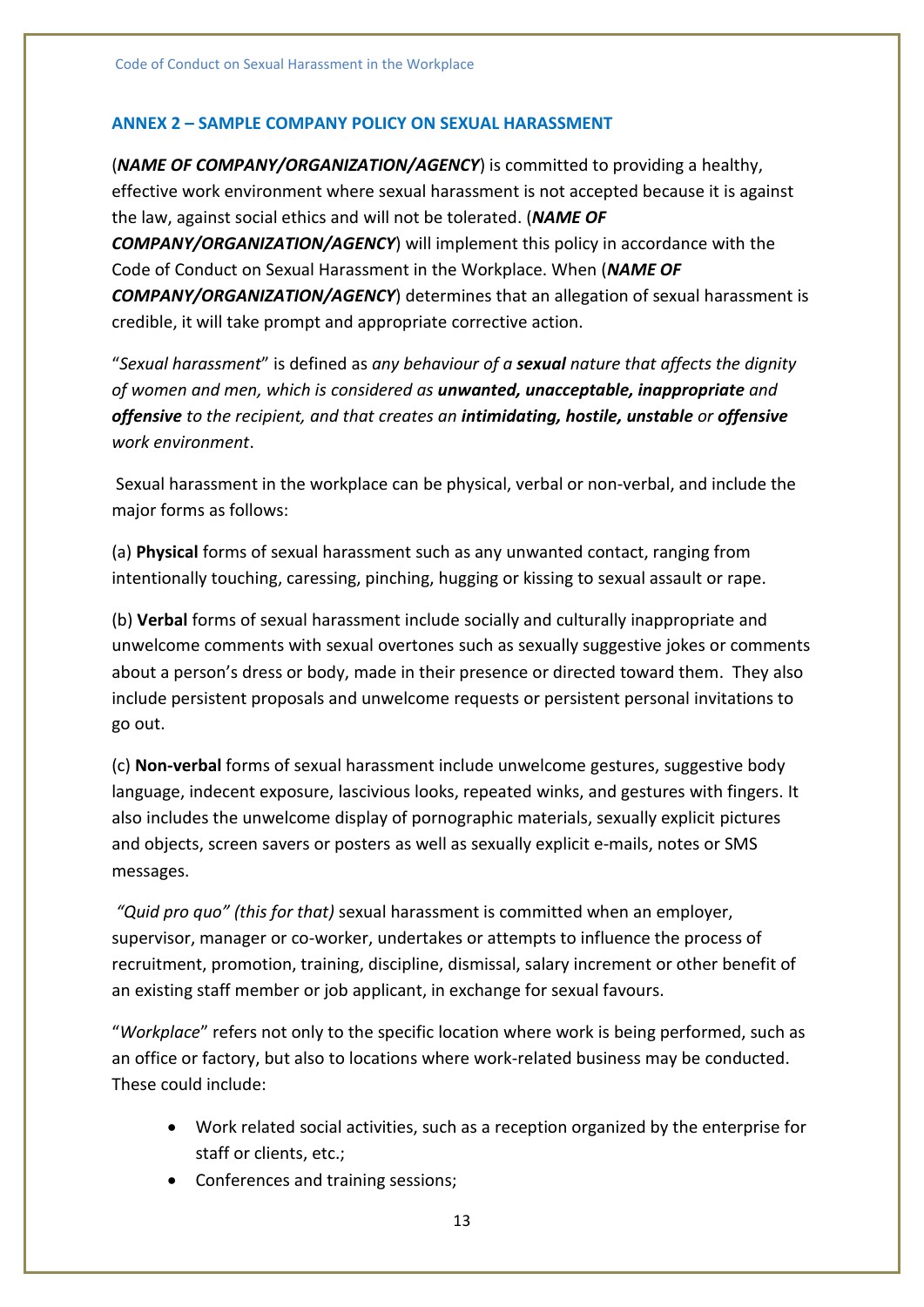- Official business travel;
- Business meals:
- Work related telephone conversations; and
- Work related communications through electronic media.

#### **The Company's responsibilities in preventing and addressing sexual harassment**

Any employee or those working for the company who believes that he or she is a victim of sexual harassment must immediately report any incident to (*NAME AND CONTACT DETAILS OF PERSON/DEPARTMENT*).

(*NAME OF COMPANY/ORGANIZATION/AGENCY*) will not tolerate retaliation against any person who makes a complaint of sexual harassment. It will take the necessary steps to ensure that the matter is thoroughly investigated and promptly addressed. If the allegation is determined to be credible, (*NAME OF COMPANY/ORGANIZATION/AGENCY*) will take immediate and effective measures to end the unwelcome behaviour. (*NAME OF COMPANY/ORGANIZATION/AGENCY*) is committed to taking action if it learns of possible sexual harassment, even without a formal complaint.

(*NAME OF PERSON OR DEPARTMENT*) is the main contact point for questions or concerns about sexual harassment. (*NAME OF PERSON OR DEPARTMENT*) has responsibility for investigating or overseeing investigations of alleged sexual harassment. (*NAME OF COMPANY/ORGANIZATION/AGENCY*) is committed to ensuring that all investigations of sexual harassment are conducted in a prompt, thorough, and impartial manner.

Supervisors and other responsible officials who observe, are informed of, or reasonably suspect incidents of possible sexual harassment must immediately report such incidents to (*NAME OF PERSON OR DEPARTMENT*), (*who/which*) will either initiate or oversee a prompt investigation. Failure to report such incidents to (*NAME OF PERSON OR DEPARTMENT*) will be considered a violation of this policy and may result in disciplinary action. (*NAME OF PERSON OR DEPARTMENT*) will provide guidance as needed on investigating and handling the alleged harassment. Supervisors should take effective measures to ensure that no further apparent or alleged harassment occurs pending completion of an investigation.

(*NAME OF COMPANY/ORGANIZATION/AGENCY*) will seek to protect the identities of the alleged victim and harasser, as reasonably necessary (for example, to complete an investigation successfully). (*NAME OF COMPANY/ORGANIZATION/AGENCY*) will also take the necessary steps to protect from retaliation those employees who in good faith report incidents. It is a violation of this policy and of the law to retaliate against someone who has reported possible sexual harassment, and violators may be subject to discipline.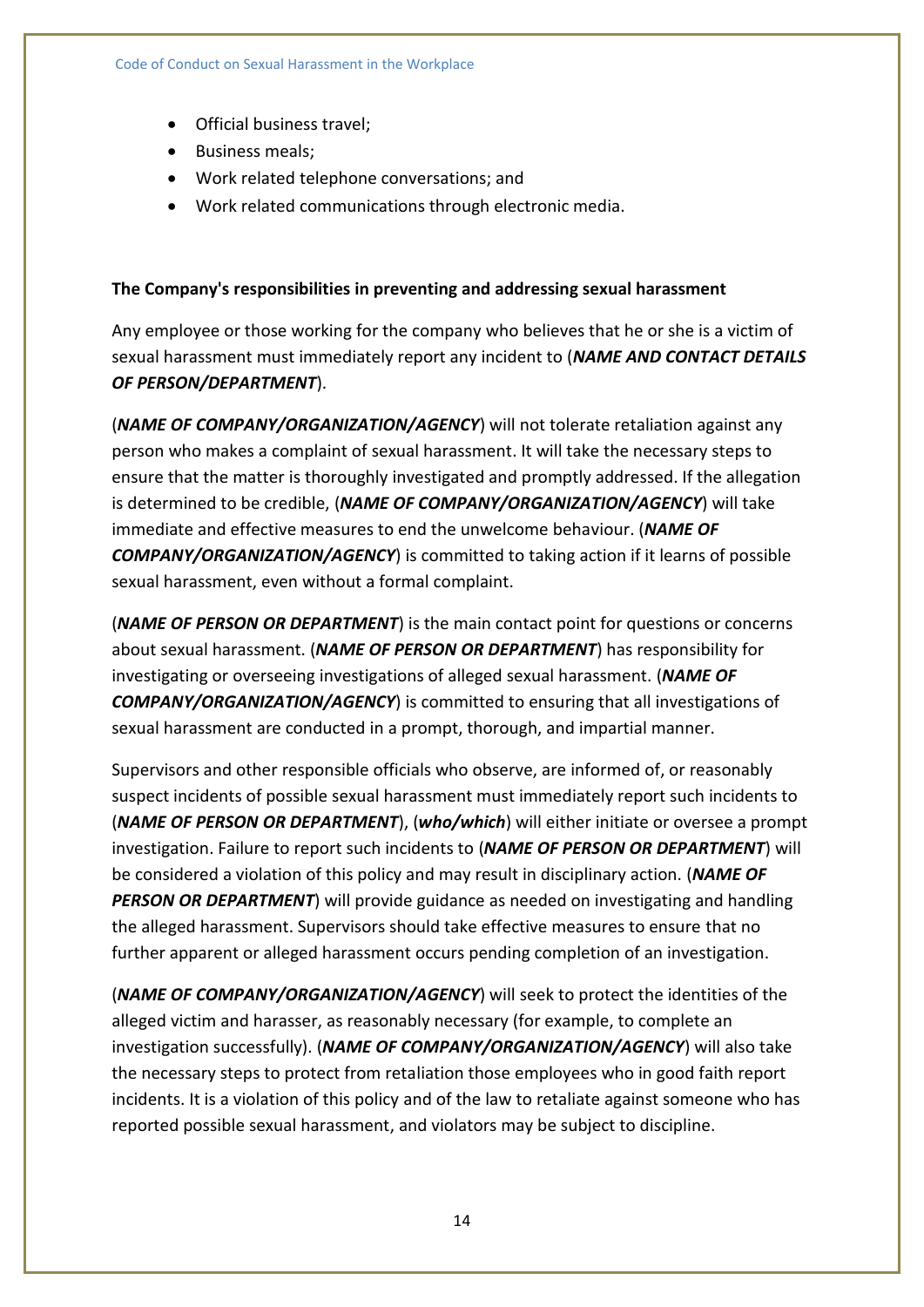Employees who have been found by (*NAME OF COMPANY/ORGANIZATION/AGENCY*) to have subjected another employee to unwelcome conduct of a sexual nature, and such behaviour meets the definition of sexual harassment, including "*quid pro quo"* sexual harassment identified in the Code of Conduct on Sexual Harassment in the Workplace, will be subject to discipline or other appropriate management measures. Discipline will be appropriate to the nature and the extent of the behaviour, and penalties ranging from a letter of reprimand to dismissal are allowed to be applied.

#### **Employees' Rights and Responsibilities Under This Policy**

Any employee who believes he or she has been the target of sexual harassment is encouraged to inform the alleged harasser orally or in writing that such conduct is unwelcome and offensive and must stop.

If the employee does not wish to communicate directly with the alleged harasser, or if such communication has been ineffective, the employee is encouraged to report the unwelcome conduct as soon as possible to (*NAME OF PERSON OR DEPARTMENT*).

In addition to reporting sexual harassment concerns to (*NAME OF PERSON OR DEPARTMENT*), employees who believe they have been subjected to sexual harassment may elect to pursue resolution either through informal channels including conciliation, mediation, counseling or informal discussions or through a formal investigation.

All (*NAME OF COMPANY/ORGANIZATION/AGENCY*) employees, including but not limited to staff, supervisors, and senior officials, are required to comply with this policy. Employees are also expected to behave professionally and to exercise good judgment in work-related relationships, whether with fellow employees, business colleagues, or members of the public with whom they come into contact in the course of official professional duties. Further, all employees are expected to take appropriate measures to prevent sexual harassment. Unwelcome behaviour of a sexual nature will not be tolerated.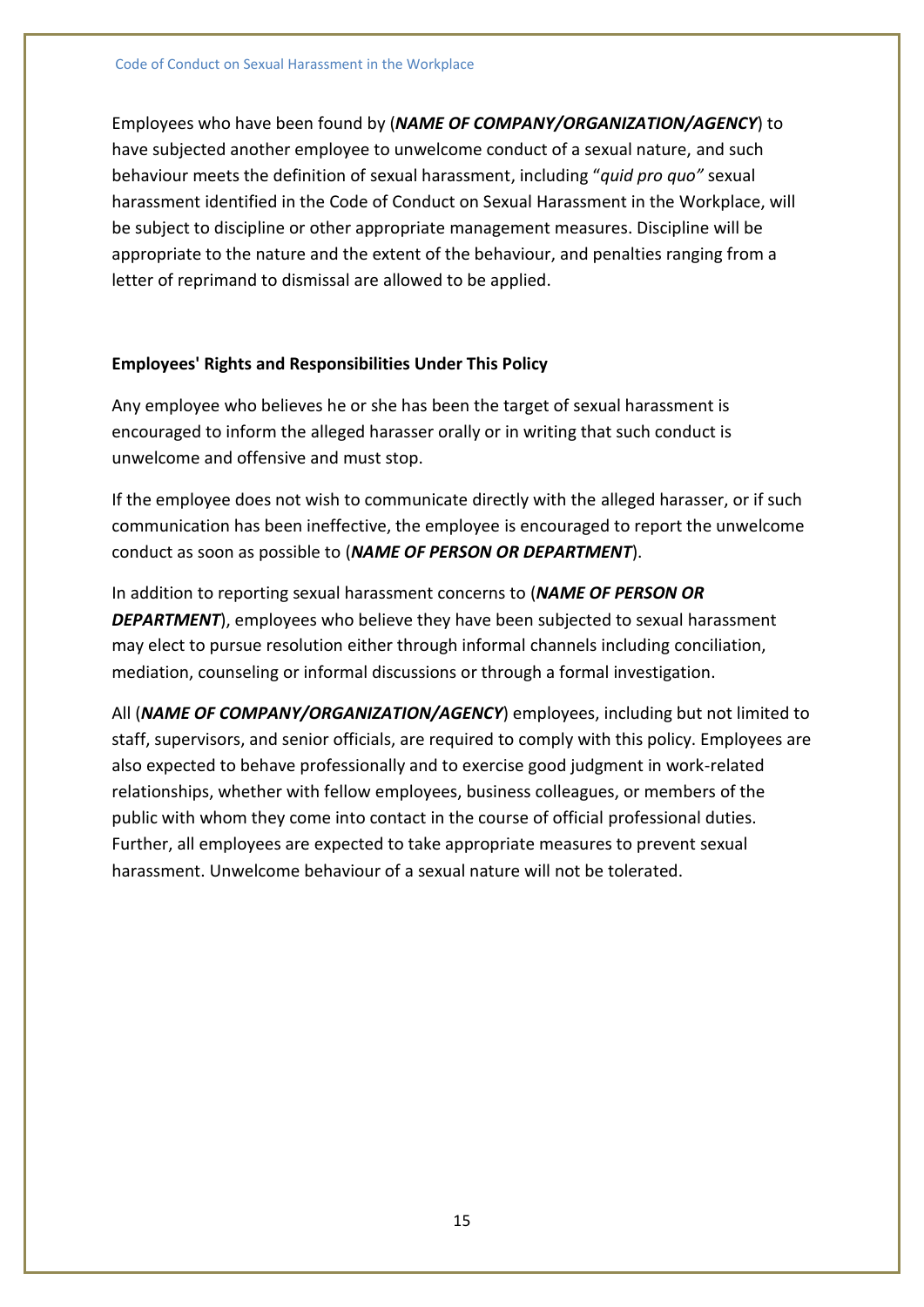#### **ANNEX 3 – SOME FREQUENTLY ASKED QUESTIONS ABOUT ON SEXUAL HARASSMENT IN THE WORKPLACE**

#### *Q. Should all companies have a sexual harassment policy?*

*A. Yes. All companies, regardless of size, need to establish a sexual harassment policy. The Code of Conduct on Sexual Harassment in the Workplace applies to both the public and private sectors.*

#### *Q. What should I do if my employer does not have a policy or any regulation on sexual harassment?*

*A. If your employer does not have a policy or any regulation on sexual harassment, you should contact your supervisor, the grassroots or upper-level trade union, or staff representative, or a representative of the Vietnam General Confederation of Labour, suggesting the development of a policy. The Ministry of Labour, Invalids and Social Affairs, Vietnam Chamber of Commerce and Industry or Vietnam General Confederation of Labour are available to assist employers in developing an appropriate policy on sexual harassment.*

#### *Q. How do you determine if certain conduct is unwelcome?*

*A. When confronting conflicting evidence as to whether conduct was welcome or unwelcome, employers should examine all circumstances, evaluating each situation on a case-by-case basis. The investigation should determine whether the alleged harasser's behaviour could be reasonably seen as offensive, humiliating or unwelcome by the victim and consider whether the victim's conduct was consistent or inconsistent with his/her assertion that the sexual conduct was unwelcome.*

*In the case of quid pro quo sexual harassment, the victim's behaviour is not relevant for the determination of whether sexual harassment has occurred or not.*

#### *Q. What factors determine whether an environment is 'hostile'?*

*A. The following factors can help determine whether an intimidating, hostile or offensive working environment was created as a result of certain conduct/behaviour:*

- *whether the conduct was verbal or physical or both;*
- *how frequently it was repeated;*
- *whether the conduct was hostile or offensive;*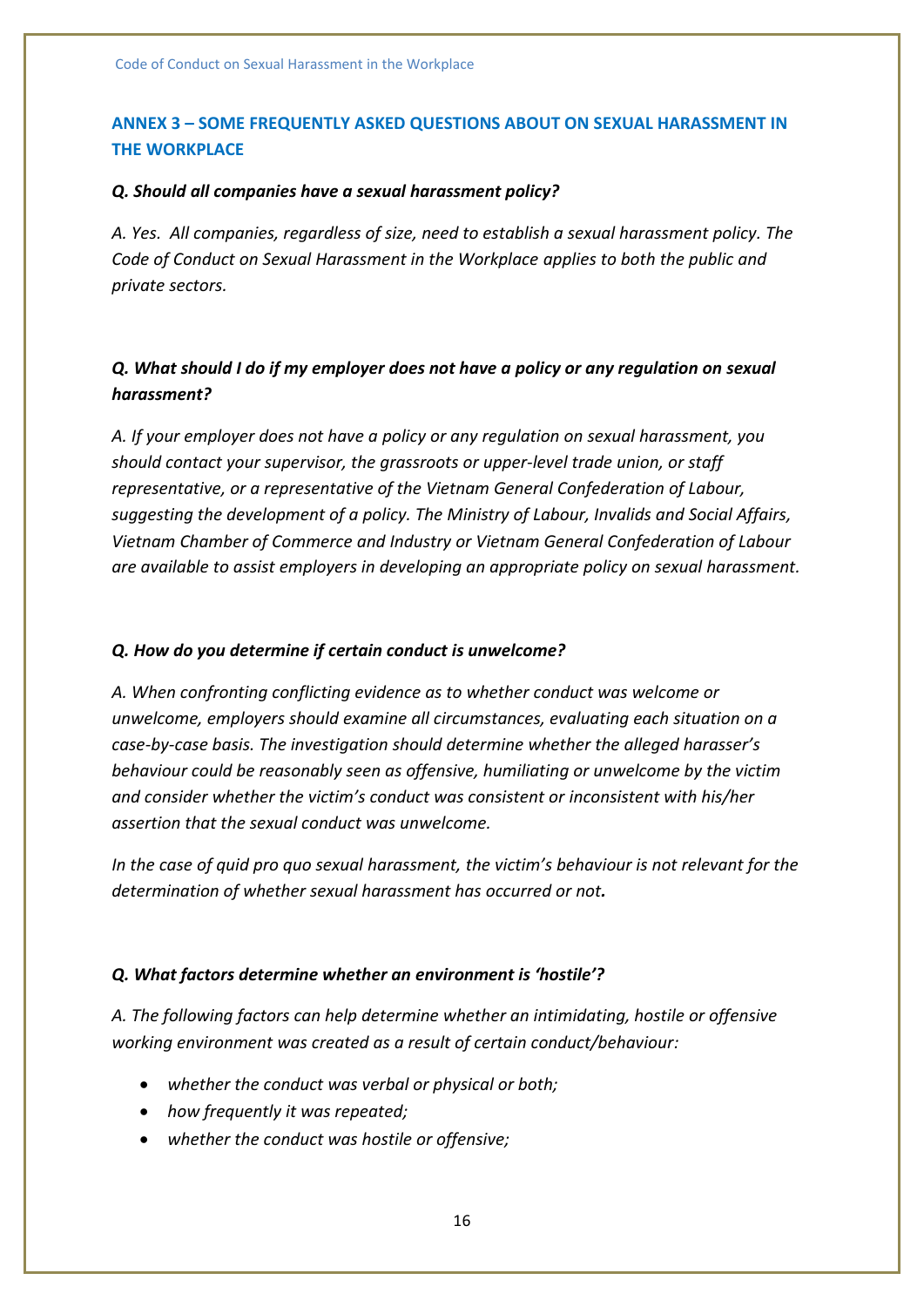- *whether the alleged harasser was a co-worker, supervisor, higher level manager, client or third party (e.g. contractor or service provider) ;*
- *whether others joined in perpetrating the conduct; and*
- *whether the conduct was directed at more than one individual.*

#### *Q. Can a sexual harassment claim be made by an employee who consented to the sexual activity?*

*A. Yes. The individual may have consented to the sexual activity due to perceived or actual pressure from the harasser.*

#### *Q. Should staff members be allowed to date each other?*

*A. Yes. Staff members should be permitted to date each other. Employers should not prohibit workers from forming genuine relationships which are consensual, welcomed and reciprocated.*

#### *Q. Is it sexual harassment if someone I used to date at work won't leave me alone?*

*A. It may be. It is considered sexual harassment if you have made it clear to the person that you used to date that you are no longer interested in a relationship, and that person continues to make sexual advances, comments or gestures to you.*

### *Q. Should employers make staff uniforms compulsory to prevent sexual harassment from occurring?*

*A. No. Preventative measures should not take the form of 'protective' measures. Employers should look for ways to educate and empower all workers (female and male) rather than attempt to protect them by creating 'sameness'.*

#### *Q. What is the difference between sexual harassment and criminal acts of a sexual nature?*

*A. In general, all forms of sexual harassment violate the laws and need to be prevented and addressed. They need to be investigated in a timely manner and dealt with appropriately.*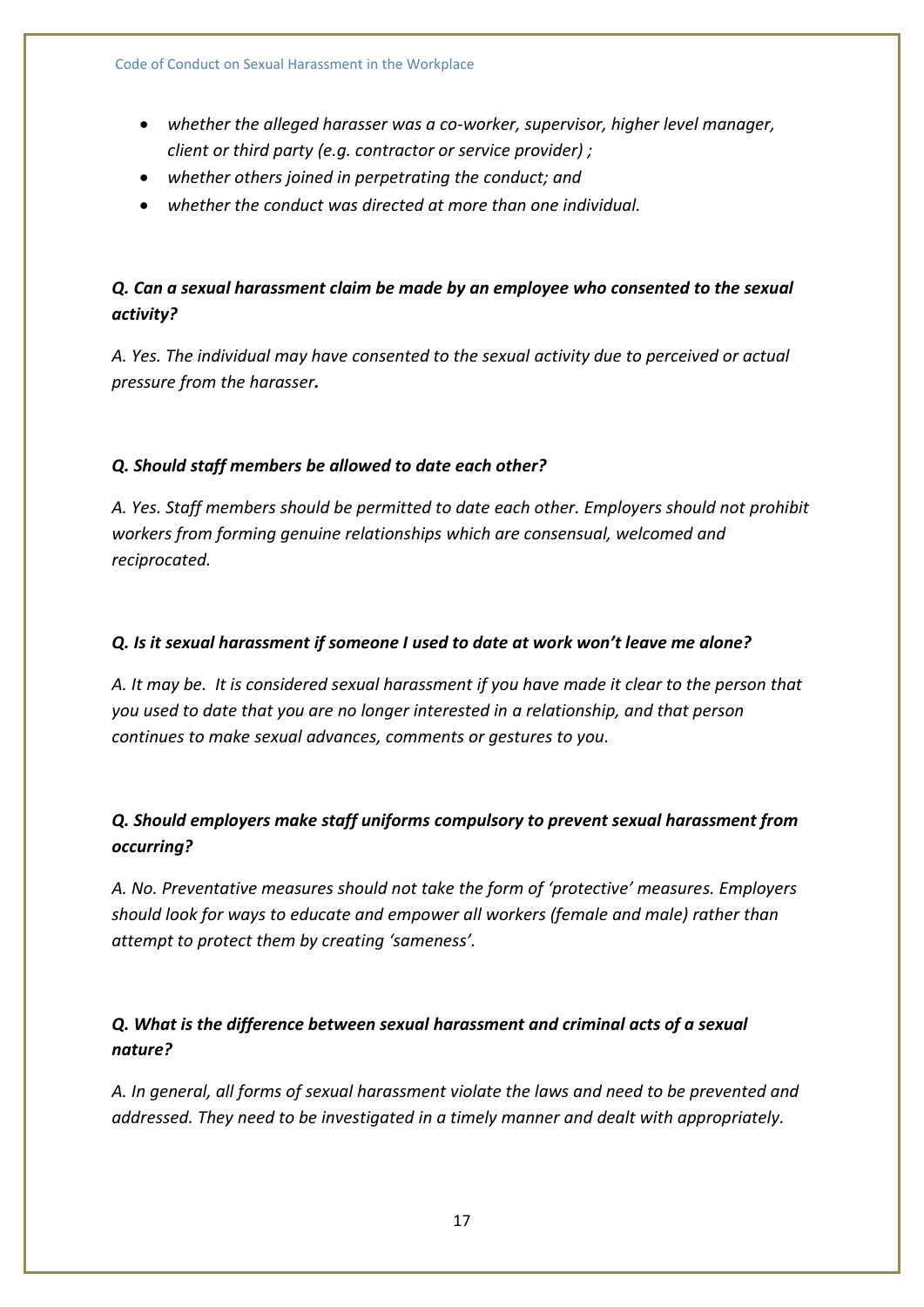*Based on its nature, if the sexual harassment offence is serious enough to be covered by the Penal Code (serious, very serious, particularly serious), consisting of enough criminal elements, will be addressed according to penal laws (sexual assault and rape). If these offences are discovered, they must be immediately reported to the penal investigation bodies (the police or other authorities).* 

*If the act of sexual harassment is not serious enough to be considered a criminal offence, punishment could be of a financial nature and/or any other measures in accordance with labour laws and laws on administrative sanctions.*